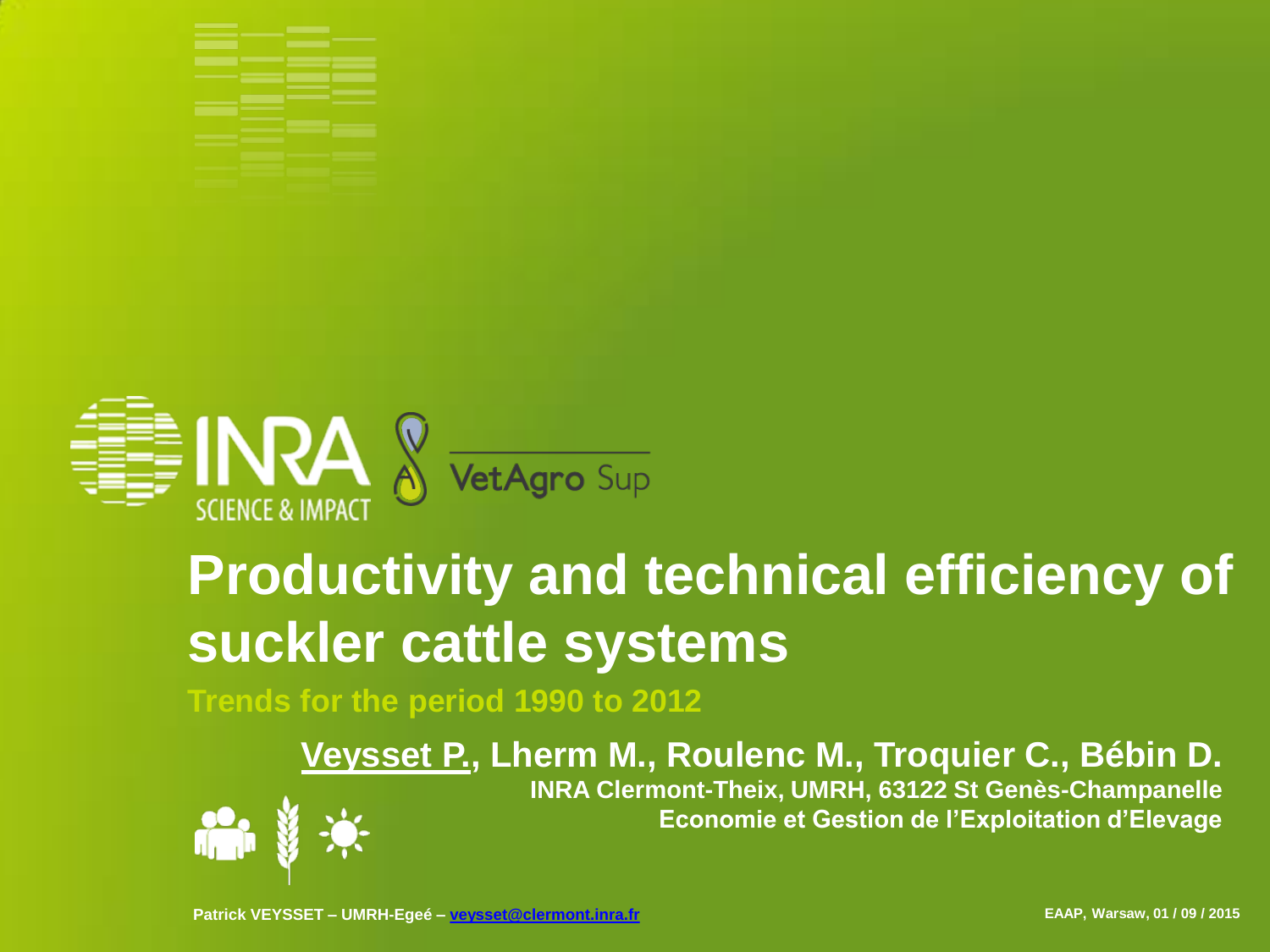# **Context**

#### **Since 50's: continuous gains in labour productivity**

- Increase in farm size
- Decrease in working population in agricultural
- $\checkmark$  Specialisation
- Increase in inputs and capital use

#### **Suckler cattle farms**

- $\checkmark$  Work load problems
- $\checkmark$  Simplification of practices (feeding)
- **Stagnation of farm income per worker**
- **→ Productivity of the production factors?**
- $\Rightarrow$  Technical efficiency of the production system?

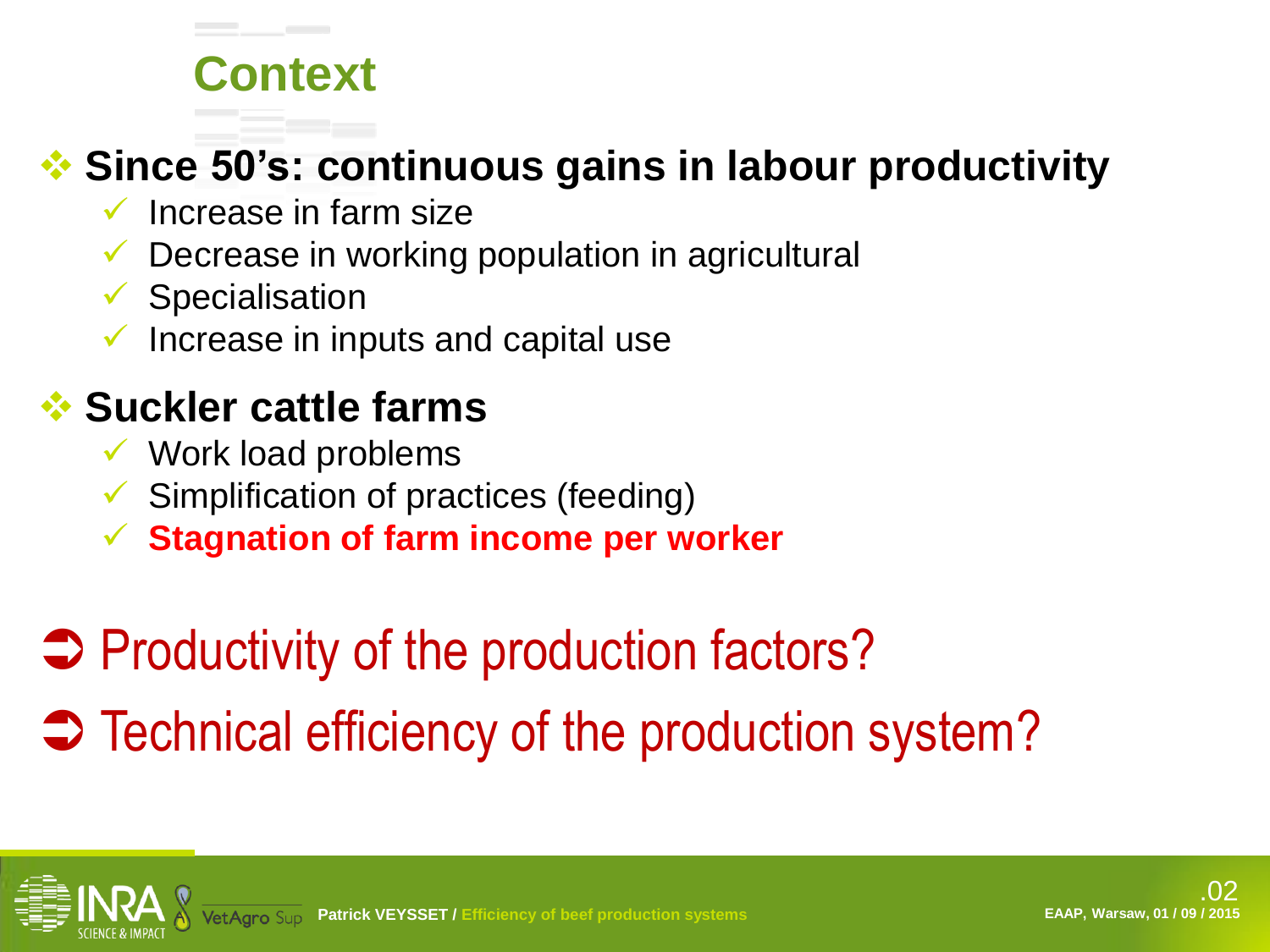# **Objectives**

 **To define and to assess the concept of technical efficiency of the production system at the farm scale**

 $\checkmark$  Via the components of the value added (or wealth created)

### **Evolution over 23 years (1990-2012) of the beef cattle farms efficiency**

INRA network of Charolais suckler beef farms, 43 farms (constant)

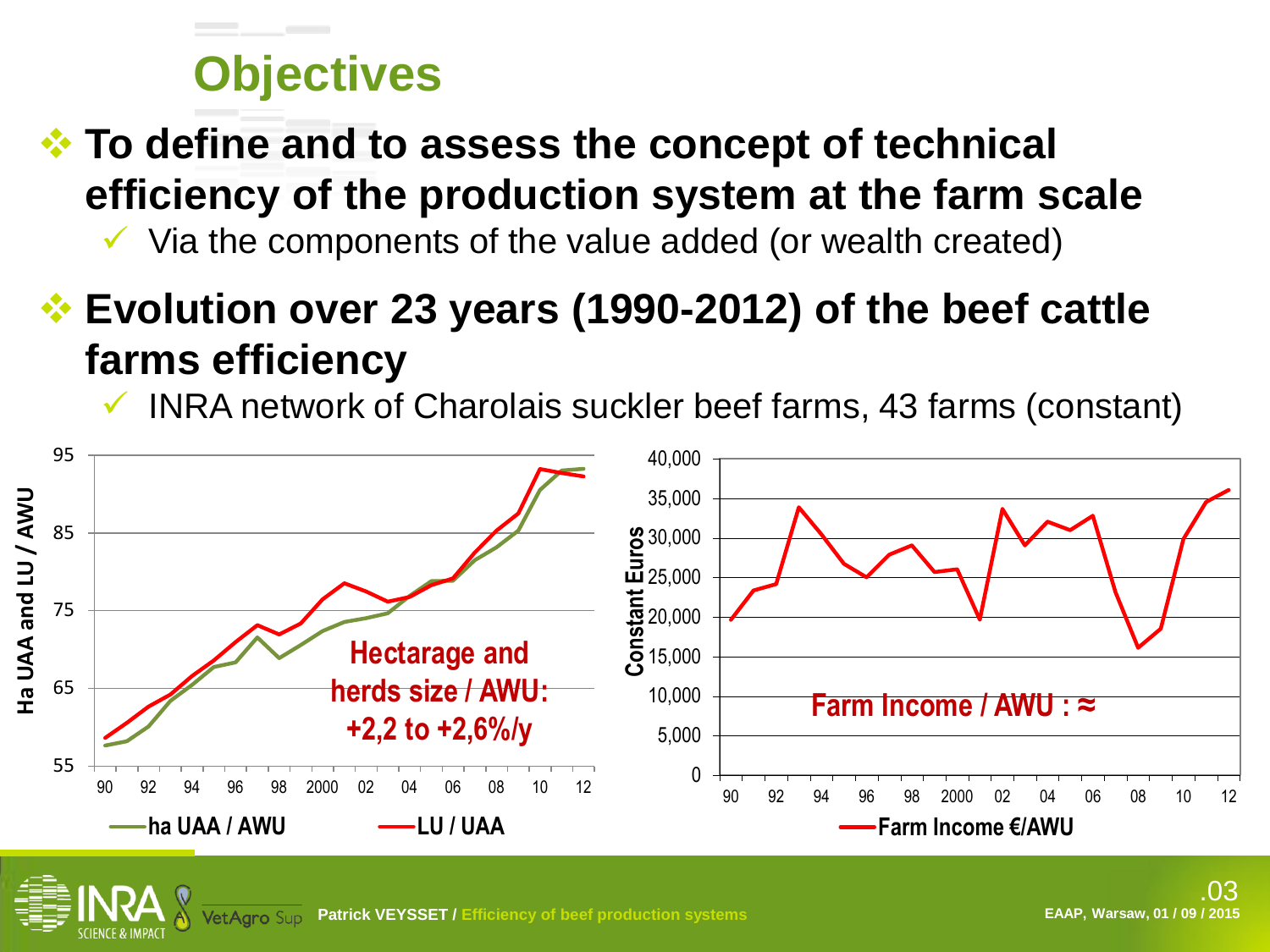# **Method**

#### **Value added: definition**

Outputs (excluding aids and subsidies)

- Sold product
- Store product
- Home-consumed product
- Divers product
- Purchased animals

Intermediates Consumptions (goods and services purchased)

- Inputs
	- Energy, fuel, electricity, gas
- Services (insurance, accounting, fee, ...
- Capital depreciation (fixed capital consumption)

**VALUE ADDED**  $+\qquad \qquad$   $\qquad \qquad$   $\qquad \qquad$   $\qquad \qquad$   $\qquad \qquad$   $\qquad \qquad$   $\qquad \qquad$   $\qquad$   $\qquad$   $\qquad$   $\qquad$   $\qquad$   $\qquad$   $\qquad$   $\qquad$   $\qquad$   $\qquad$   $\qquad$   $\qquad$   $\qquad$   $\qquad$   $\qquad$   $\qquad$   $\qquad$   $\qquad$   $\qquad$   $\qquad$   $\qquad$   $\qquad$   $\qquad$   $\qquad$   $\qquad$   $\qquad$   $\$ 

Value added = Wealth created by the production system.

### **Technical efficiency of the production system**

 Efficiency: capacity to obtain good performances with a given quantity of production factors

 $\checkmark$  Productivity of the business's factors of production

**Efficiency = Farm Prod. excl. aids / (Inter. Cons. + Cap. Depr.)**

- $\checkmark$  Products, intermediates consumptions and fixed capital consumption are **expressed in volume**
- Economic results are expressed in euros

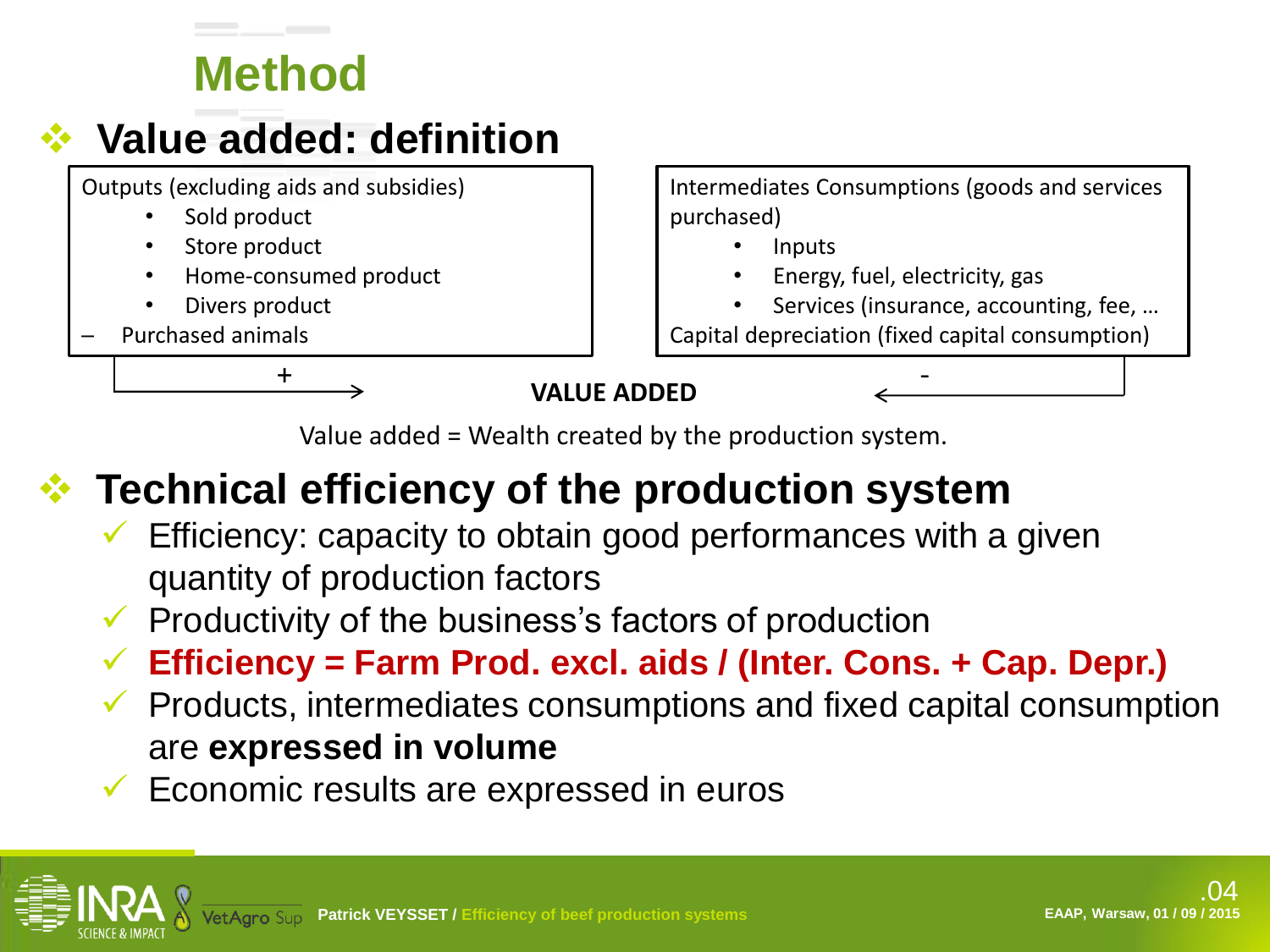# **Method**

#### **Aggregate various inputs and outputs expressed in different units**

 $\checkmark$  Live-weight, grain, fertilizers, fuel, services, ...

 $\checkmark$  Kg, litres, doses, hours, ...

#### **Shared unit: Euros**

- PPAPI: Index of Producer Prices of Agricultural Products
- $\checkmark$  PPMPAI: Index of Purchase Prices of the Means of Agricultural Production
- Eurostat publishes the updated index, base  $100 = 2010$

#### **Adjusted for the price effect, year-on-year variations correspond to the volumes variations**

- $\checkmark$  Annual values of each product of each farm have been reweighted with their own PPAPI
- Annual values of each expenditure of each farm were reweighted with their own respective PPMAPI

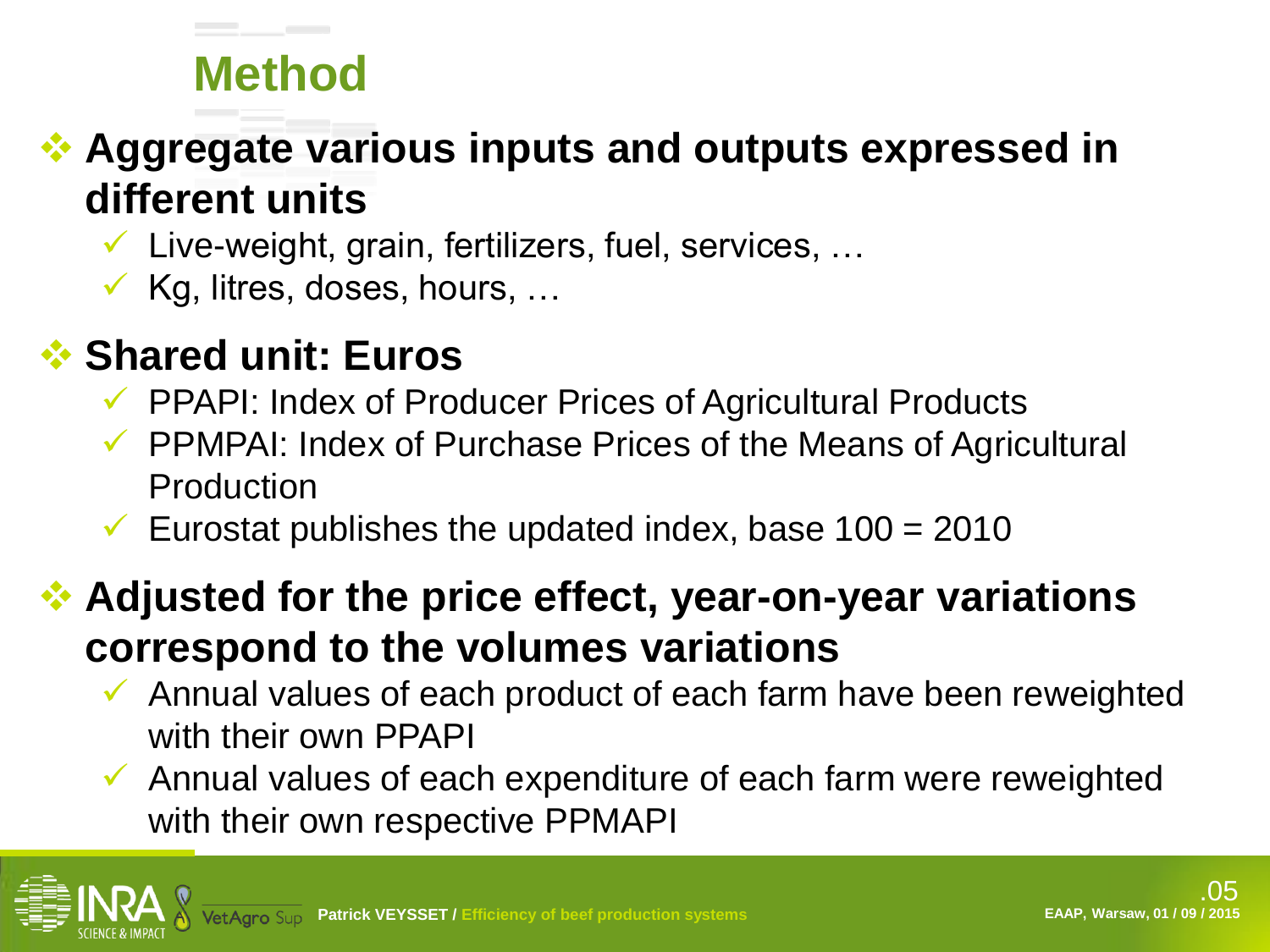# **Results: value added components / ha UAA**



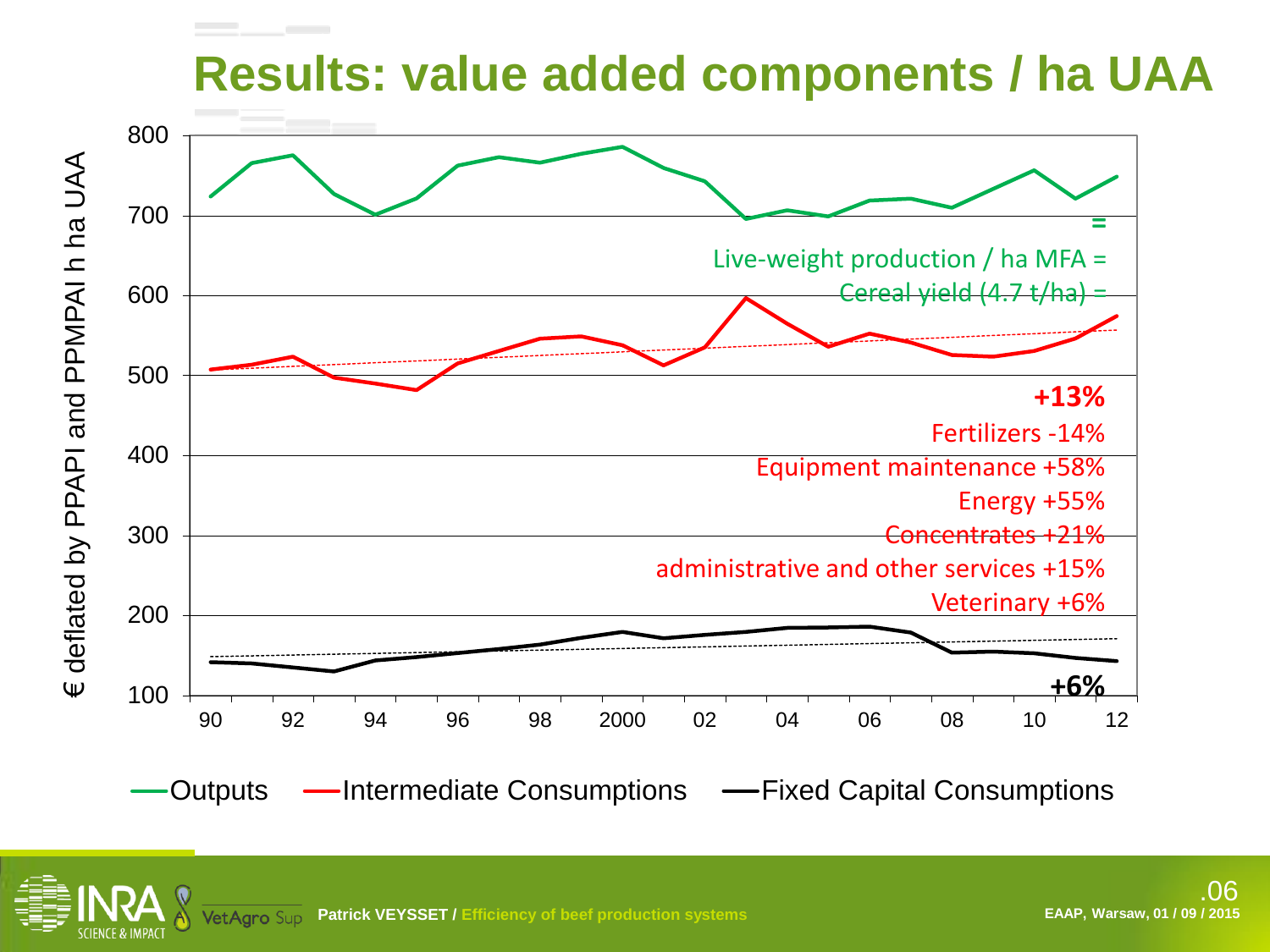### **Results: Value added per worker**



**Outputs / AWU Intermediate Consumption / AWU**

**Fixed Capital Consumption / AWU — Value added / AWU**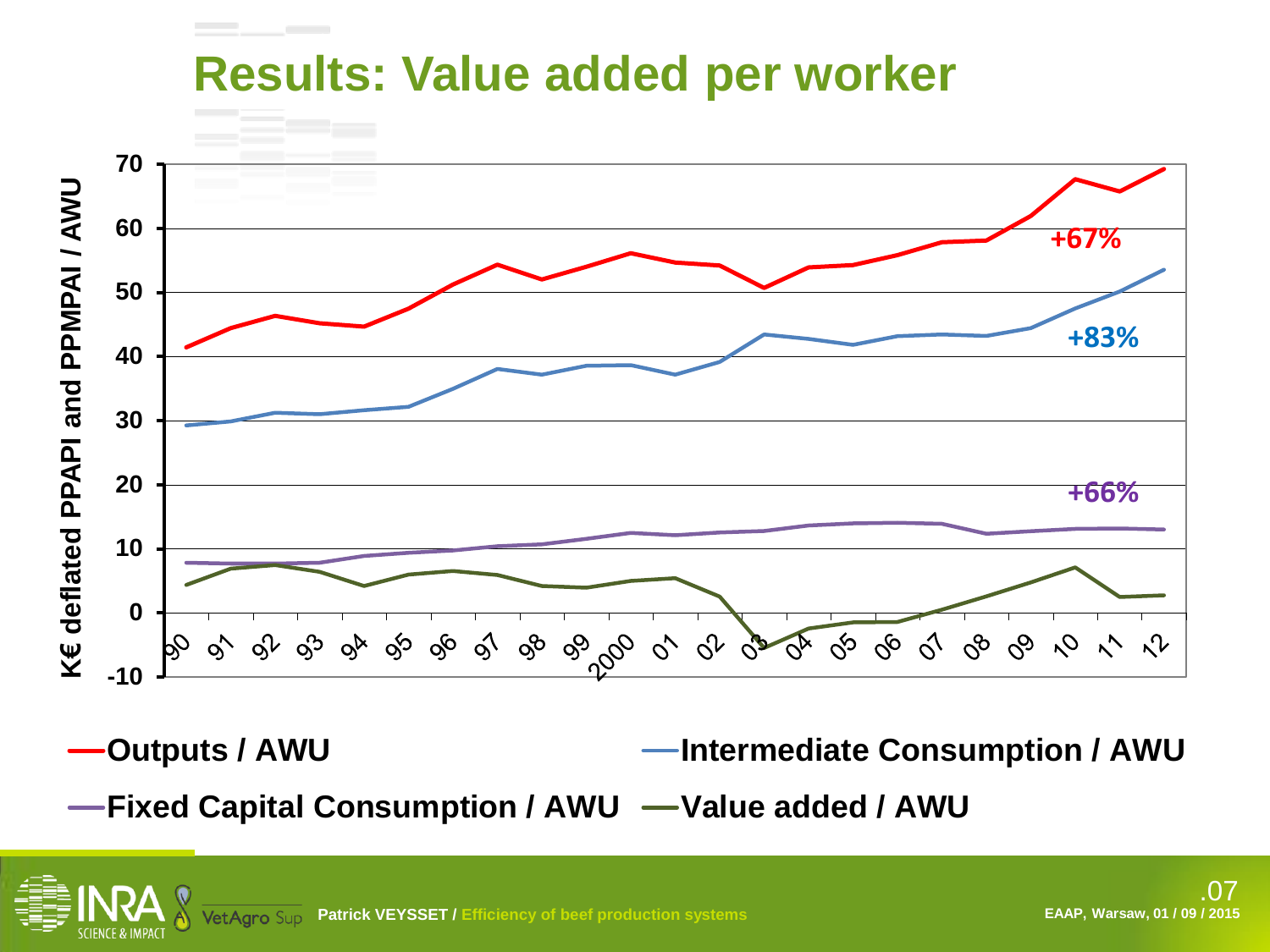# **Technical efficiency of the production system**



#### **Positive correlation**:

- Live-weight productivity
- **Feed self-sufficiency** (forage and total)

# *<b>❖ Negative correlation:*

- Concentrates kg/kglw
- **Size of the herd per worker (LU/AWU)**
- **Agricultural area per worker (ha UAA/AWU)**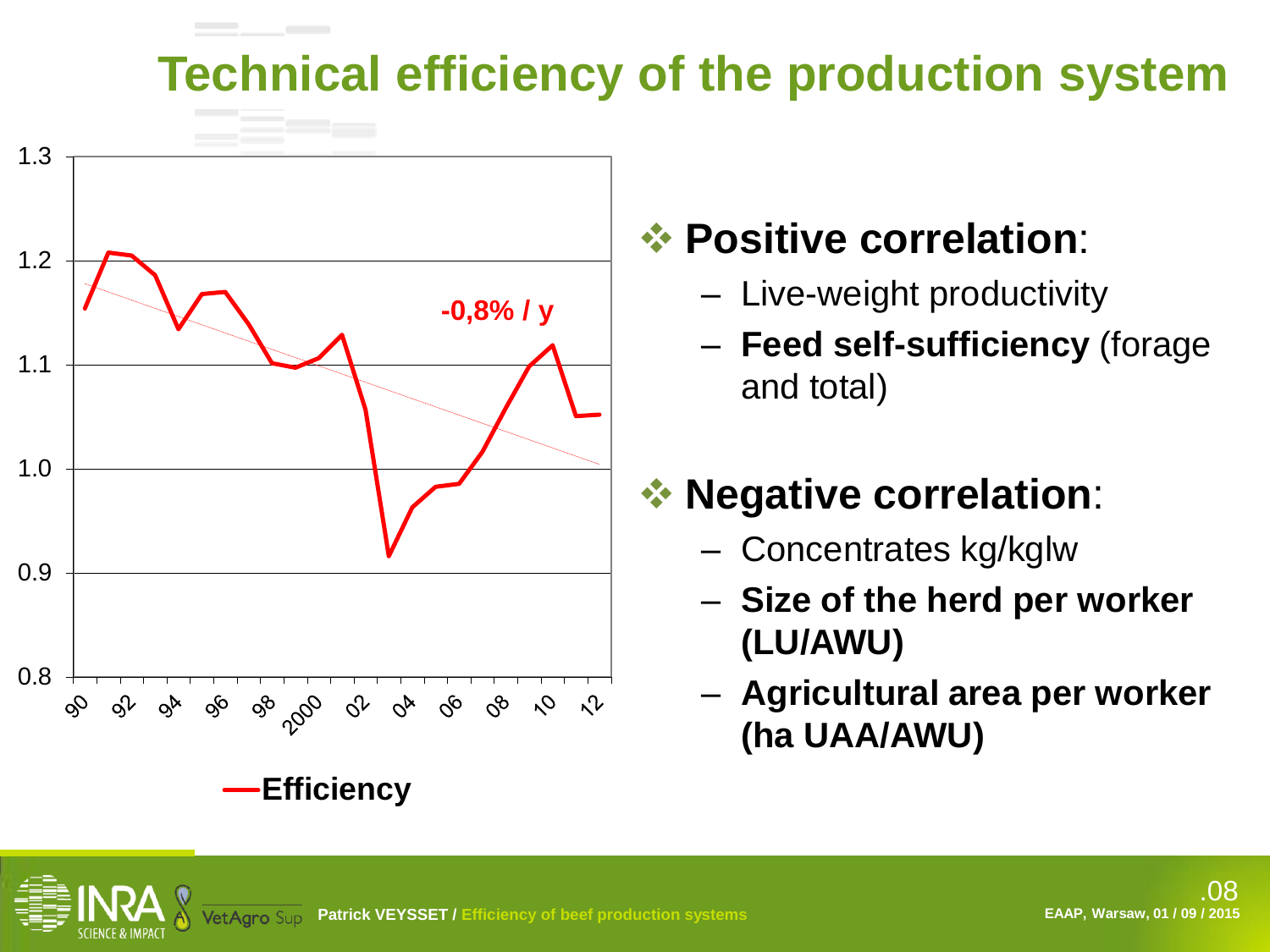#### **Technical results Charolais INRA network**

- Numerical productivity : -1.6 percentage units in 23 years
- Proportion of male fattened on-farm: 42% in 1990 *vs* 24% in 2013
- Weight productivity: 295 kglw/LU in 1990 *vs* 313 in 2013 (+6%)
- Stocking rate: 1.29 LU/ha MFA in 1990 *vs* 1.22 en 2013 (-5%)
- Live-weight production / ha MFA = stable
- Proportion of mowed grasslands bale-wrapped: +17 percentage units



.09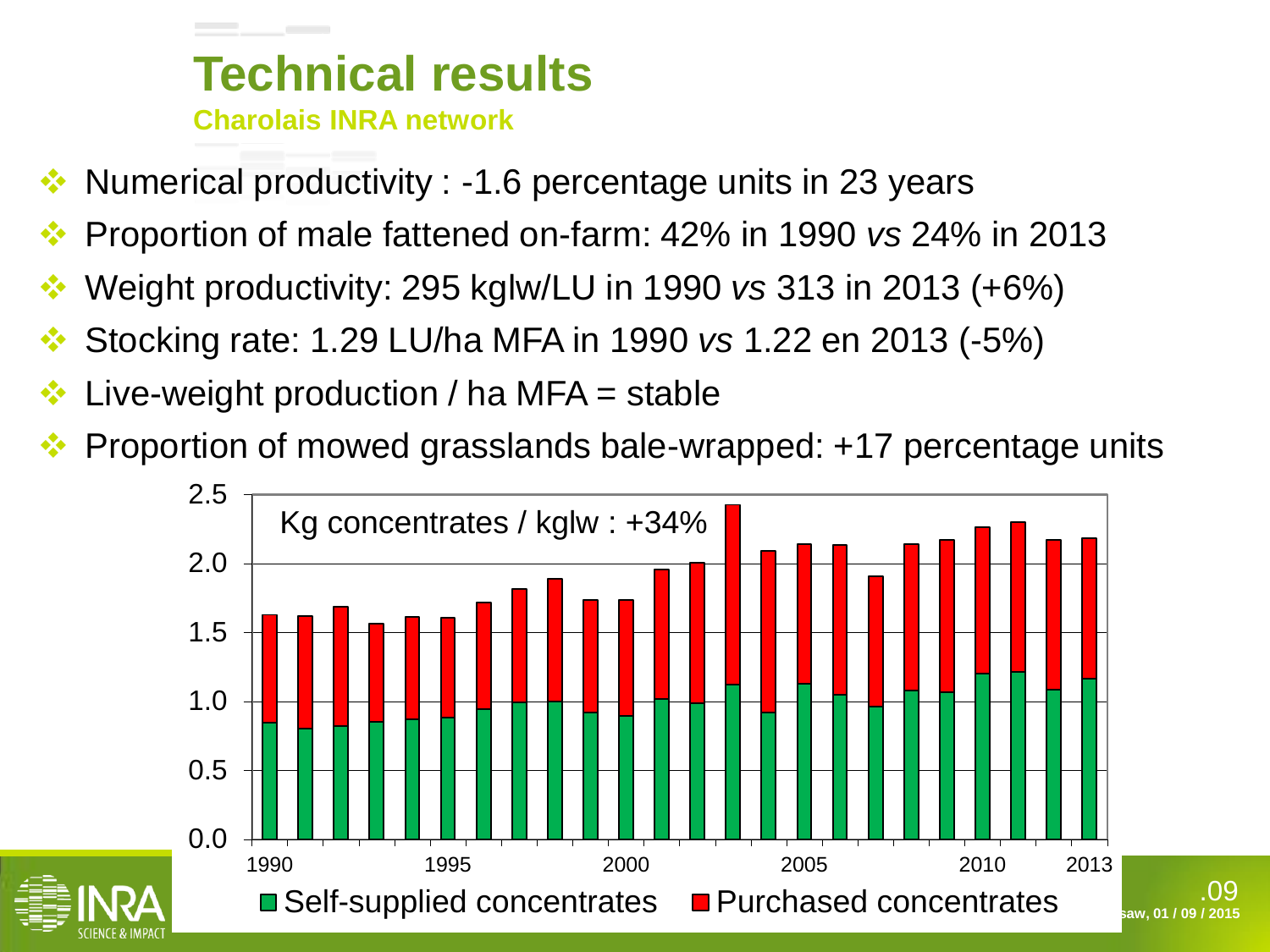#### **Feed self-sufficiency Charolais INRA network**

- **Forage 'Feed Unit' feed self-sufficiency:** share of the herd's annual FU needs covered by FU from forages produced on the farm (pasture, haylage and other annual forages)
- **Total FU feed self-sufficiency:** share of the herd's annual FU needs covered by FU from all feed produced on the farm (self-supplied forages and concentrate)



- Forage feed self-suff.: -6 pc units
	- **Negative correlation with:**
		- **Crop area (ha)**
		- Live-weight production per ha
		- **Size of the herd (LU)**
- **★ Total feed self-suff.: -2 pc units** 
	- **Negative correlation with:** 
		- **Size of the herd (LU)**
		- **Farm area (ha UAA)**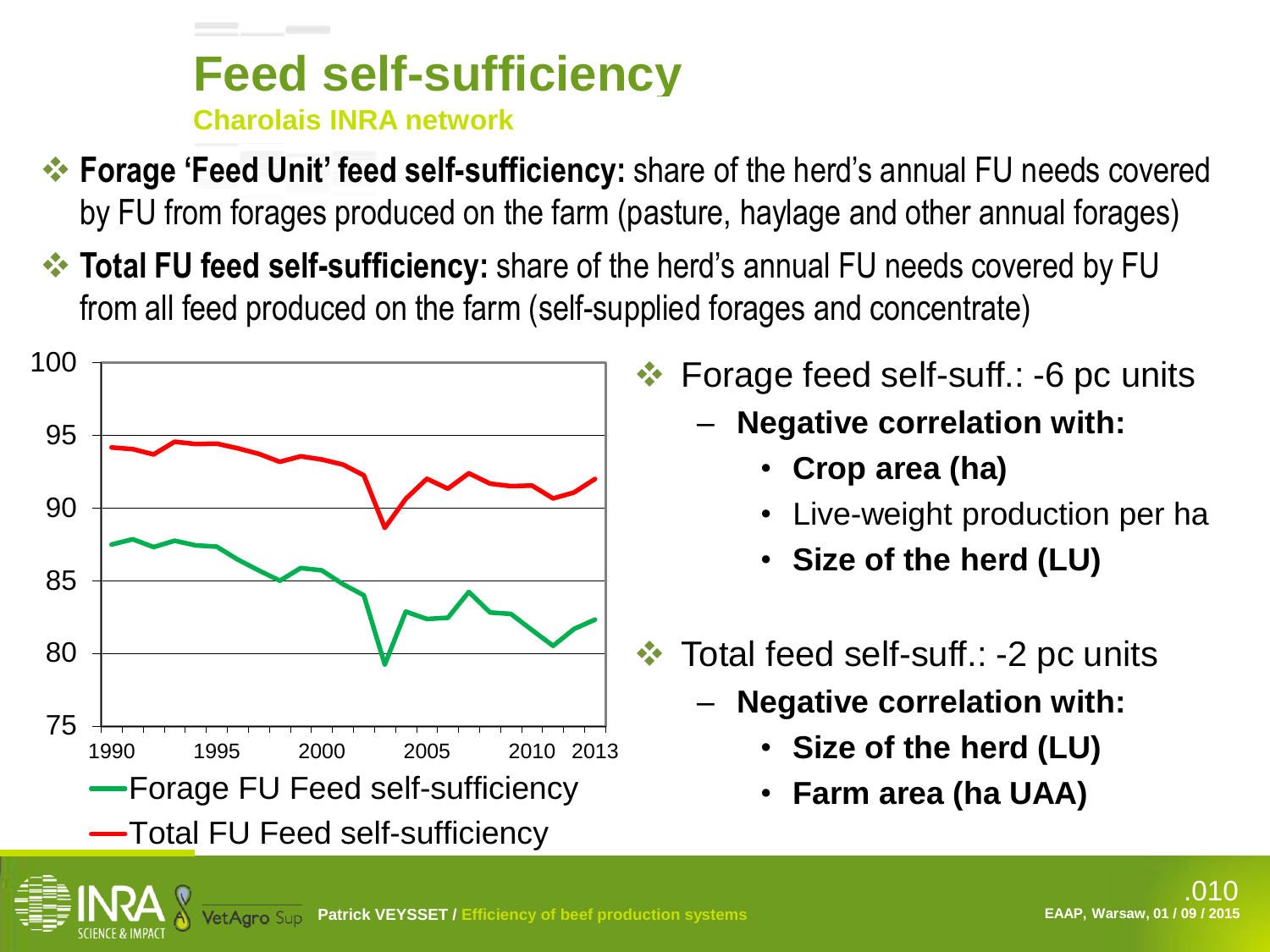# **Structural costs per ha UAA**

**Charolais INRA network**

- $\cdot$  Structural costs, constant € / ha UAA +6%
	- **Labour** -38%  $\rightarrow$  increase in labour productivity
	- **Land**  $-21\% \rightarrow$  **decrease in land rent**
	- Divers  $+25\% \rightarrow$  administrative and accounting costs
	- Buildings +17%
	- Mechanization +48% → economies of scale?





#### **Fuel €/ha = +134%**

- Price €/l = +71%
- Consumption I/ha : +37%  $(56 \rightarrow 77$  I/ha)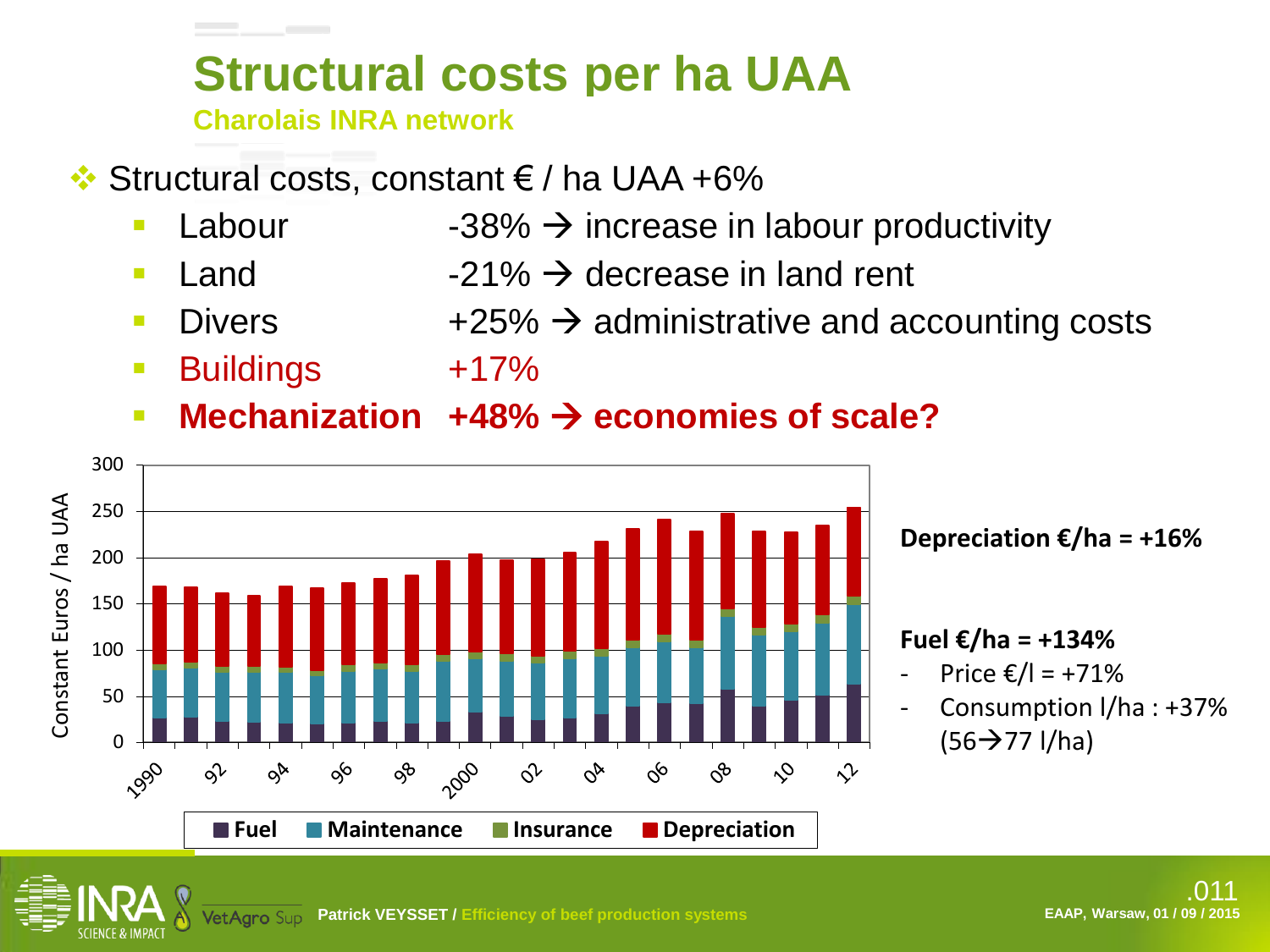# **Technical efficiency and farm income per worker**

**Charolais INRA network: 43 farms \* 23 years = 989 observations**

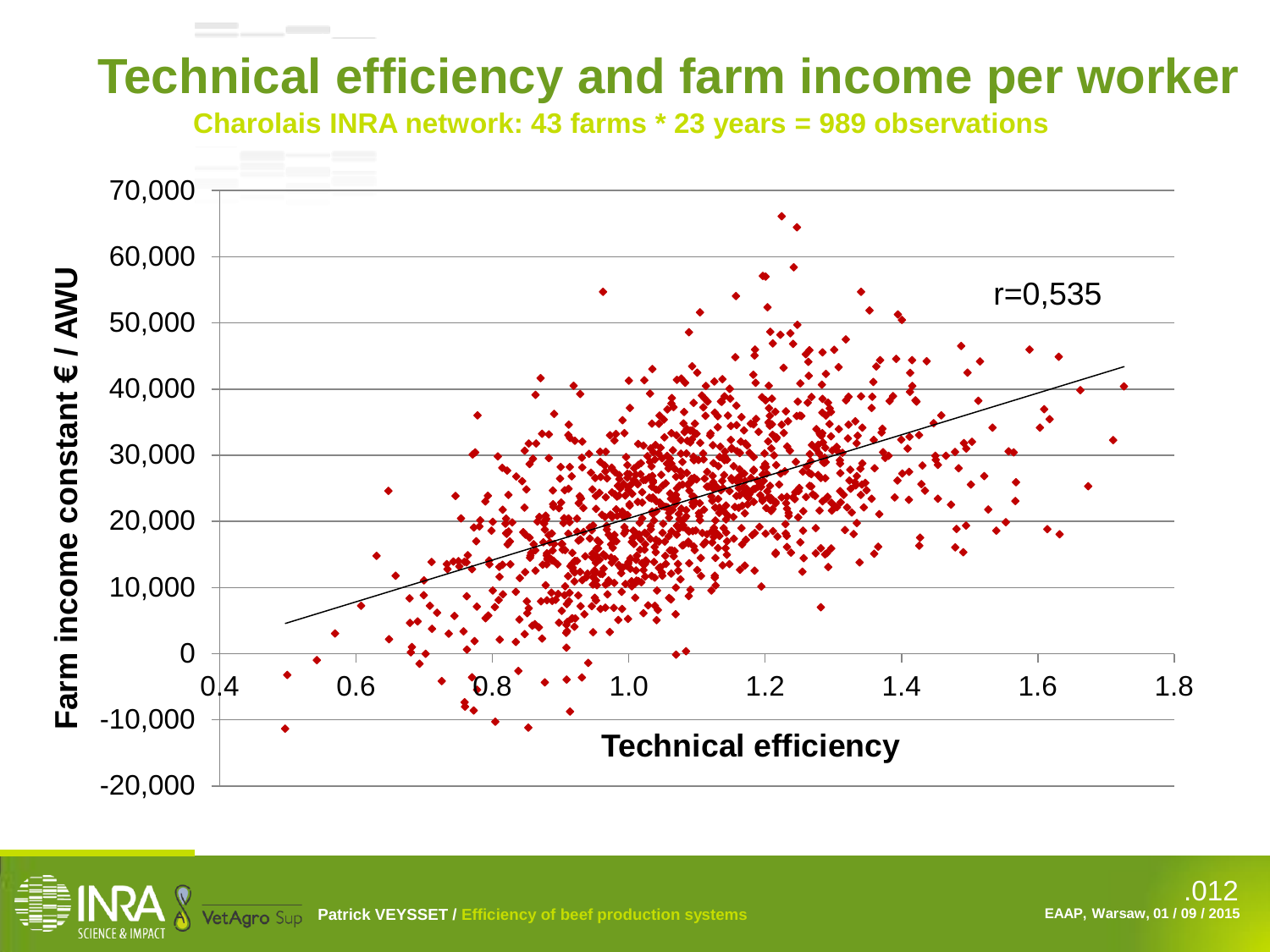# **Discussion**

**French FADN. Type of farming: beef cattle farms (TF46)**

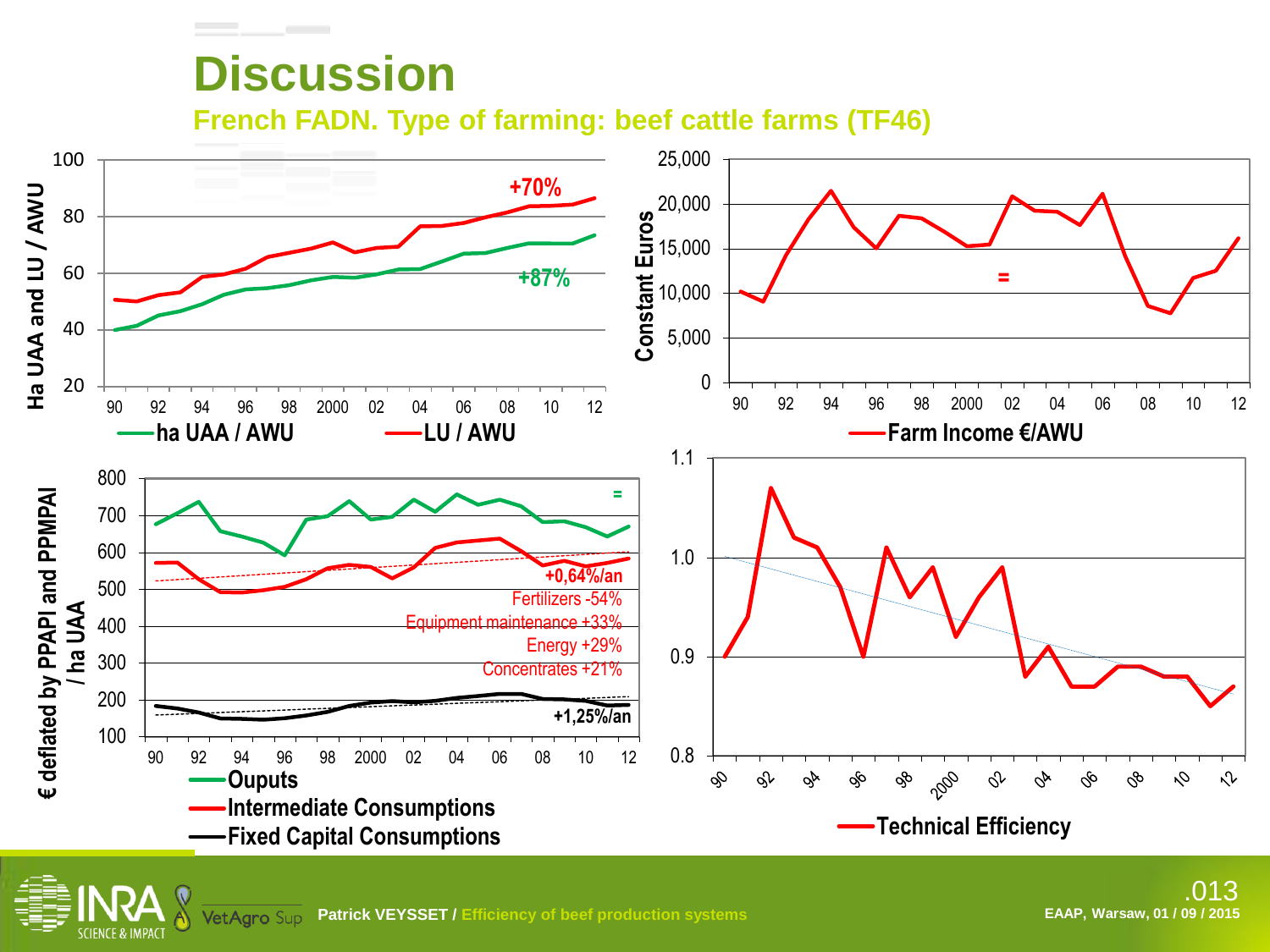# **Discussion**

**Size and labour productivity: determinant of the income per worker?**

#### **Evolution of the correlation: farm income / AWU with size and labour productivity**